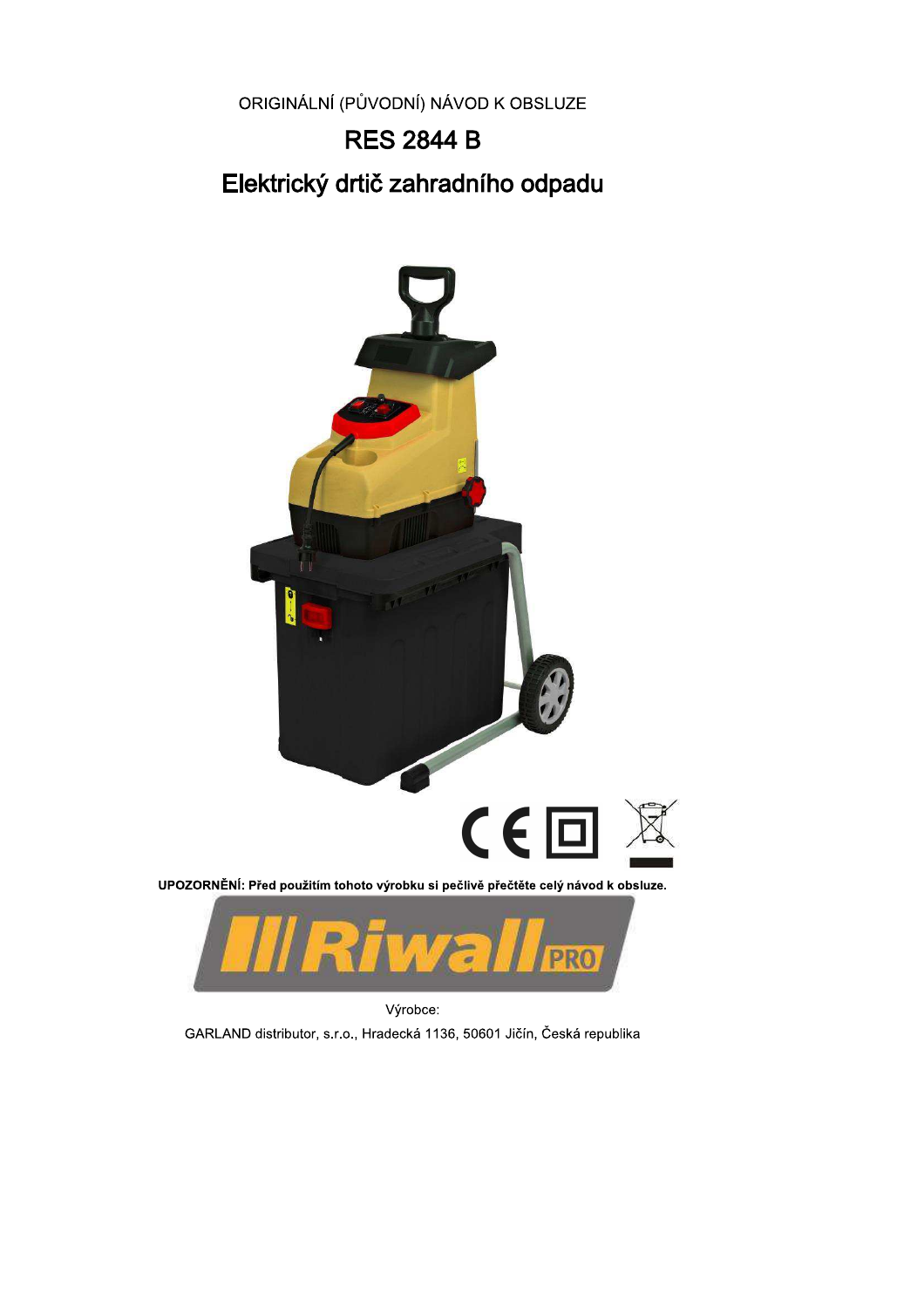#### Význam symbolů označených na výrobku

| Před použitím stroje si přečtěte tento návod<br>k obsluze.                                                                                                                        | Varování! Nebezpečí                                                                     |
|-----------------------------------------------------------------------------------------------------------------------------------------------------------------------------------|-----------------------------------------------------------------------------------------|
| Při každém použití stroje musí být používány<br>ochranné brýle pro zabezpečení proti<br>odletujícím předmětům. Musí být používána<br>ochrana sluchu, jako např. zvukotěsná helma. | Varování! Odletující předměty                                                           |
| Za účelem ochrany sluchu pracovníka<br>obsluhy. Jestliže obsluha pracuje v oblasti,<br>kde existuje nebezpečí pádu předmětů, musí<br>být rovněž používána ochranná helma.         | Vždy vypněte drtič, odpojte<br>zástrčku a počkejte, dokud se<br>řezný kotouč nezastaví. |
| Používejte rukavice pro ochranu vašich rukou                                                                                                                                      | Je-li stroj v chodu, udržujte ruce<br>a nohy mimo otvory drtiče                         |
| Udržujte okolostojící osoby v dostatečné<br>vzdálenosti                                                                                                                           | Nebezpečí z důvodu rotujících<br>nožů                                                   |
| Nevystavuite stroi dešti                                                                                                                                                          | Nestoupejte na regenerační nádrž.                                                       |
| Počkejte, až se všechny prvky zahradního<br>nástroje úplně zastaví, než se jich dotknete.                                                                                         | Zaručená hodnota akustického<br>výkonu LwA = 94 dB(A)                                   |

## ZÁKLADNÍ BEZPEČNOSTNÍ VAROVÁNÍ TÝKAJÍCÍ SE NAPÁJECÍHO ZDROJE

VAROVÁNÍ! Přečtěte si všechna bezpečnostní varování a pokyny. Nedodržení varování a pokynů může mít za následek úraz elektrickým proudem, požár a/nebo vážné zranění.<br>ULOŽTE VŠECHNA VAROVÁNÍ A POKYNY PRO POZDĚJŠÍ NAHLÉDNUTÍ

## Bezpečný provoz



#### Všeobecná výstraha!

Tento výrobek není určen k použití osobami (včetně dětí) se sníženými fyzickými, smyslovými nebo duševními schopnostmi, nebo s nedostatkem zkušeností a znalostí, pokud těmto osobám nebyl stanoven dohled, nebo pokud jim nebyly poskytnuty instrukce týkající se použití výrobku osobou odpovědnou za jejich bezpečnost.

Děti by měly být pod dozorem, aby bylo zajištěno, že si s tímto zařízením nebudou hrát.

#### Školení

Seznamte se s tímto návodem k obsluze dříve, než se pokusíte o obsluhu tohoto zařízení.

#### Příprava

- $\left( \right)$ Nedovolte dětem, aby obsluhovaly toto zařízení.
- $2)$ Neprovozujte toto zařízení v blízkosti okolostojících osob.
- $3)$ Vždy, když pracujete s tímto strojem, používejte ochranu sluchu a bezpečnostní brýle.
- Nenoste oblečení, které je příliš volné nebo ze kterého visí šňůrky nebo jiné doplňky.  $4)$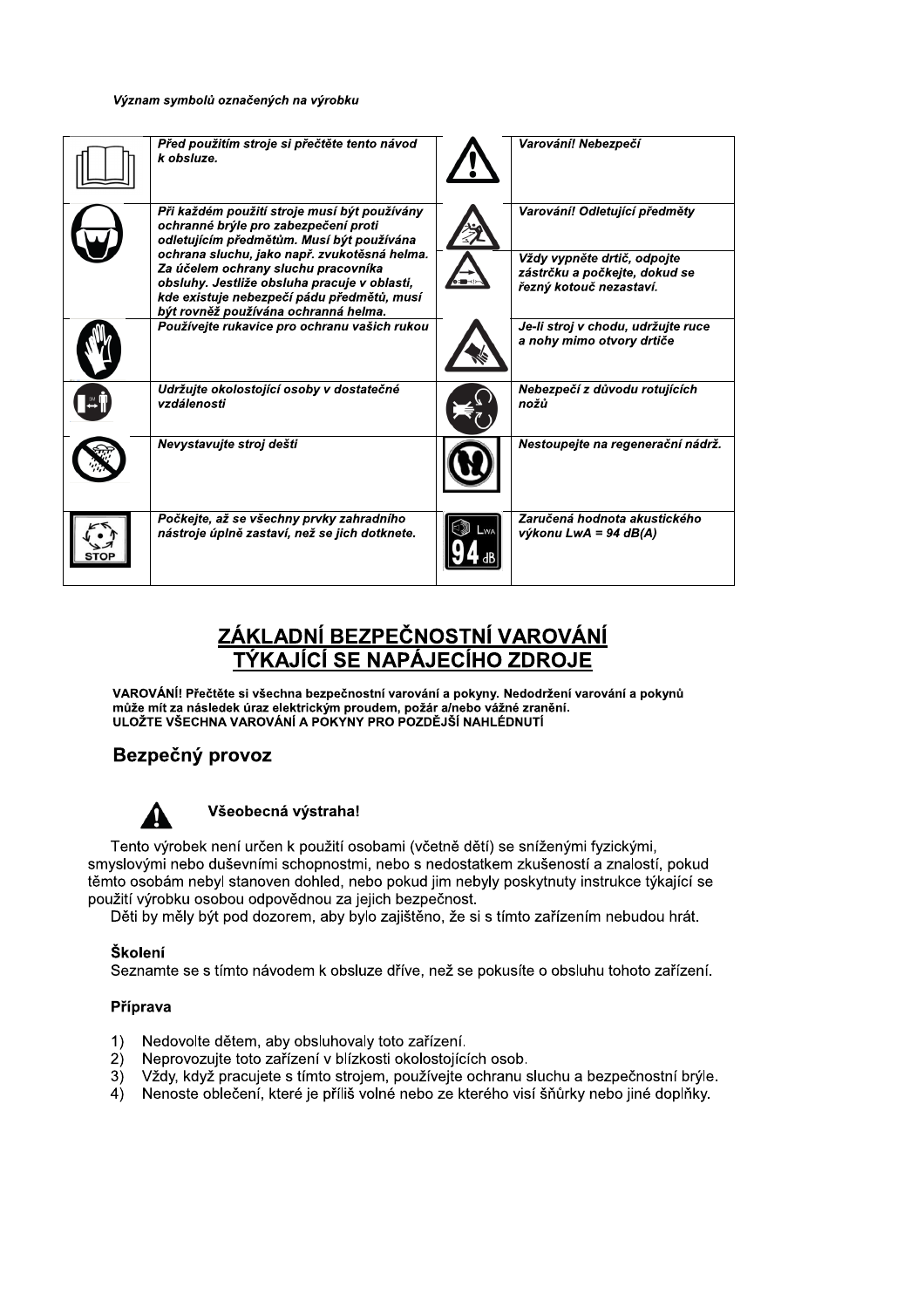- 5) Používeite tento stroi pouze na otevřeném místě (například ne v blízkosti stěny nebo jiného pevného objektu) a na pevném, rovném povrchu.
- 6) Nepracuite s tímto stroiem na dlážděném nebo štěrkovém povrchu, kde by mohl zpracovaný materiál způsobit zranění.
- 7) Před spuštěním stroje zkontroluite, zda jsou všechny šrouby, matice, čepy a další upevňovací prvky správně zajištěny a zda jsou na svém místě všechny kryty a chrániče. Vyměňte poškozené nebo nečitelné štítky.

#### Údržba a ukládání

- Jestliže je stroj zastaven z důvodu provádění servisu, kontroly nebo uskladnění, nebo za  $1)$ účelem výměny příslušenství, vypněte napájení, odpojte jednotku od napájení, přesvědčte se, že všechny pohybující se díly se úplně zastavily, a tam, kde je k dispozici klíč, klíč odstraňte. Před prováděním kontrol, seřízení, atd., nechejte stroj dostatečně zchladnout.
- Před uložením nechejte vždy stroj vychladnout.  $2)$



#### Bezpečnost na pracovišti

- Zajistěte, aby byl pracovní prostor čistý a dobře osvětlený. Neuklizené nebo neosvětlené pracovní prostory mohou mít za následek úrazy.
- Nepoužívejte elektrické nástroje ve výbušném prostředí nebo v prostředí, kde se mohou vyskytovat hořlavé kapaliny, plyny nebo prach. Elektrické nástroje vytváří jiskry, které mohou vznítit prach nebo výpary.
- Udržujte děti a jiné osoby v dostatečné vzdálenosti od elektrického nástroje při jeho používání. V případě nepozornosti můžete ztratit kontrolu nad zařízením.

#### Bezpečnostní rady ohledně elektronických zařízení

- Zásuvka musí být vhodná pro zástrčku tohoto elektrického nářadí. Zástrčka nesmí být žádným způsobem upravována. Nepoužívejte adaptér zástrčky v kombinaci s uzemněným elektrickým nástrojem. Neupravené zástrčky a vhodné zásuvky snižují nebezpečí úrazu elektrickým proudem.
- Zamezte kontaktu těla s uzemněnými povrchy, jako např. trubkami, topením, kamny a chladničkami. Existuje zvýšené nebezpečí úrazu elektrickým proudem, je-li vaše tělo uzemněno.
- Udržuite elektrické nástroje mimo déšť a vlhké prostředí. Vniknutí vody do elektrického zařízení zvyšuje nebezpečí úrazu elektrickým proudem.
- Nepoužívejte kabel k přenášení elektrického nářadí, k jeho zavěšení nebo vytahování ze zásuvky. Neumisťuite kabel do blízkosti tepla, oleje, ostrých hran nebo pohybujících se dílů. Poškozené nebo stočené kabely zvyšují nebezpečí úrazu elektrickým proudem.
- Je-li napájecí kabel poškozen, musí být vyměněn výrobcem, servisním technikem nebo osobami s příslušnou kvalifikací, aby bylo zamezeno případným nebezpečím.
- Jestliže používáte elektrický nástroj ve venkovním prostředí, používejte prodlužovací kabel, který je navržen pro použití ve venkovním prostředí. Použití kabelu navrženého pro venkovní prostředí snižuje nebezpečí úrazu elektrickým proudem.
- Jestliže není možné zamezit použití elektrického nástroje ve vlhkém prostředí, používejte proudový chránič se spouštěcím proudem 30 mA nebo nižším.
- Veďte připojovací kabel takovým způsobem, aby nemohl být zachycen při řezání větvemi nebo podobnými předměty.



## Bezpečnost osob

- Věnujte pozornost tomu, co děláte, a zachovávejte rozum při práci s elektrickým nástrojem. Nepoužívejte elektrické nářadí, jste-li unaveni nebo jste-li pod vlivem drog, alkoholu nebo léků. Chvilka nepozornosti při použití elektrického nářadí může mít za následek vážná zranění.
- Používejte osobní ochrannou výbavu a vždy používejte ochranné brýle. Používání osobní ochranné výbavy, jako je dýchací maska, neklouzavá bezpečnostní obuv, ochranná helma nebo chrániče sluchu, v závislosti na typu a používání elektrického nástroje, sníží nebezpečí zranění.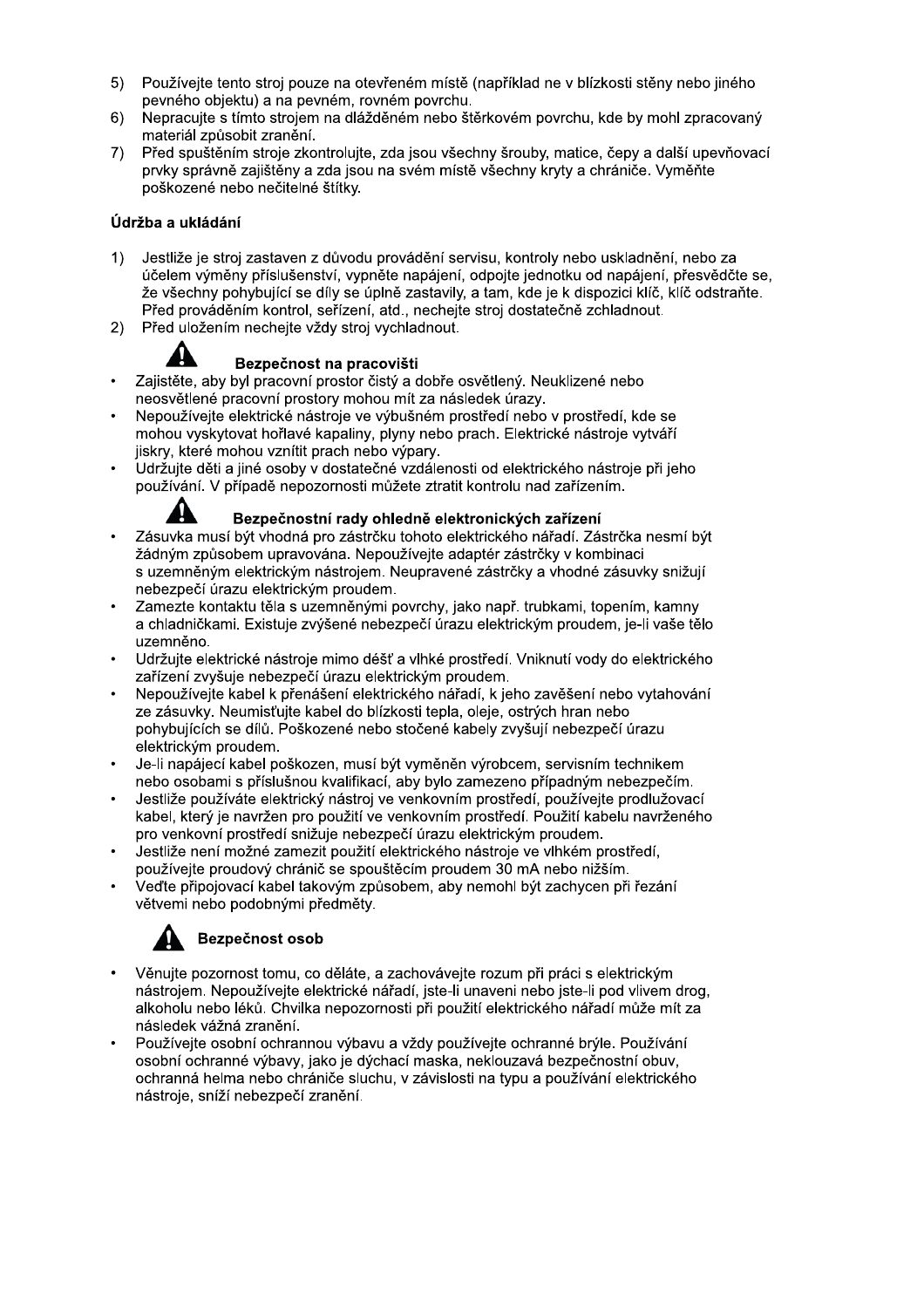- Zamezte náhodnému spuštění nástroje. Před připojením k napájení a/nebo baterii nebo před transportem se přesvědčete, že nářadí je vypnuté.
- Jestliže ponecháte váš prst na spínači při přenášení zařízení nebo je máte zapnuté při připojování k napájení, může toto mít za následek úraz.
- Před zapnutím elektrického nářadí odstraňte seřizovací nástroje nebo klíče. Nástroj nebo klíč zachycený rotujícím dílem zařízení může mít za následek zranění.
- Zamezte abnormální poloze těla. Vždy zaujměte stabilní stojící polohu a stále udržujte rovnováhu. Toto vám umožní udržet lepší kontrolu nad zařízením v případě neočekávaných situací.
- Noste vhodný oděv. Nenoste volné oblečení nebo šperky. Udržujte vlasy, oděv a rukavice v dostatečné vzdálenosti od pohybujících se dílů. Volný oděv, šperky nebo dlouhé vlasy mohou být zachyceny pohybujícími se díly.
- Jestliže mohou být instalovány odsávání prachu a sběrná zařízení, zajistěte, aby tato zařízení byla připojena a správně používána. Použití jednotky na odsávání prachu může snížit nebezpečí způsobovaná prachem.

## Opatrná manipulace a používání elektrických nástrojů

- Nepřetěžujte zařízení. Používejte vhodný elektrický nástroj pro danou zakázku.
- Použití správného elektrického nástroje vám umožní lepší a bezpečnější práci ve stanoveném výkonovém rozsahu.
- Nepoužívejte elektrické nářadí s vadným spínačem. Elektrické nářadí, které nemůže být ovládáno spínačem, je nebezpečné a musí se opravit.
- Vytáhněte zástrčku ze zásuvky a/nebo vyjměte akumulátor před prováděním jakéhokoliv seřizování zařízení, změnou příslušenství nebo uložení zařízení. Tato bezpečnostní opatření pomohou zamezit neúmyslnému spuštění elektrického nástroie.
- Uložte elektrické nástroje, které nejsou používány, mimo dosah dětí. Nedovolte používat zařízení osobám, které nejsou obeznámeny se zařízením nebo které si nepřečetly tyto pokyny.

Elektrické nástroje jsou nebezpečné, jestliže jsou používány nezkušenými osobami.

- Pečuite dobře o své elektrické nástroje. Zkontroluite, zda pohyblivé části fungují bez problémů a nedochází k jejich blokování. Zkontrolujte, zda nejsou díly zlomené nebo poškozené takovým způsobem, že je funkčnost elektrického nástroje narušena. Před použitím zařízení nechejte poškozené díly opravit.
- Mnoho nehod je způsobeno špatnou údržbou elektrického nářadí.
- Zajistěte, aby sekací nástroje byly ostré a čisté. U řádně udržovaných sekacích nástrojů s ostrými řeznými břity dochází méně často k jejich zablokování, a provoz s nimi je snazší.
- Používeite elektrické nástroje, příslušenství, seřizovací nástroje atd. v souladu s těmito pokyny. Berte v úvahu pracovní podmínky a úkoly, které mají být splněny. Použití elektrických nástrojů na úkoly, pro které není nástroj určený, může mít za následek nebezpečné situace.

## **Servis**

- Nechávejte vaše elektrické nástroje opravovat pouze kvalifikovanými odborníky a za použití originálních náhradních dílů. Tímto se zajistí, že bude zachována bezpečnost vašeho elektrického nástroje.
- Před zahájením jakékoliv údržby zajistěte, aby bylo zařízení vytaženo ze zásuvky (odpojeno od napájení) a počkejte, dokud se hřídel s noži úplně nezastaví. Před zahájením jakýchkoliv prací nechejte zařízení zchladnout.
- Prováděny mohou být pouze takové údržbářské úkony a úkony za účelem odstranění závad, které jsou zde popsány. Všechny ostatní úkony musí být prováděny odborníky.
- Kontrolujte pravidelně všechny šrouby, aby bylo zajištěno jejich řádné utažení.
- Přestavování, nezávislé modifikace a použití neschválených dílů není povoleno.
- Používeite jen originální náhradní díly. Pouze tyto náhradní díly jsou navrženy a vhodné pro toto zařízení. Jiné náhradní díly mají nejen za následek neplatnost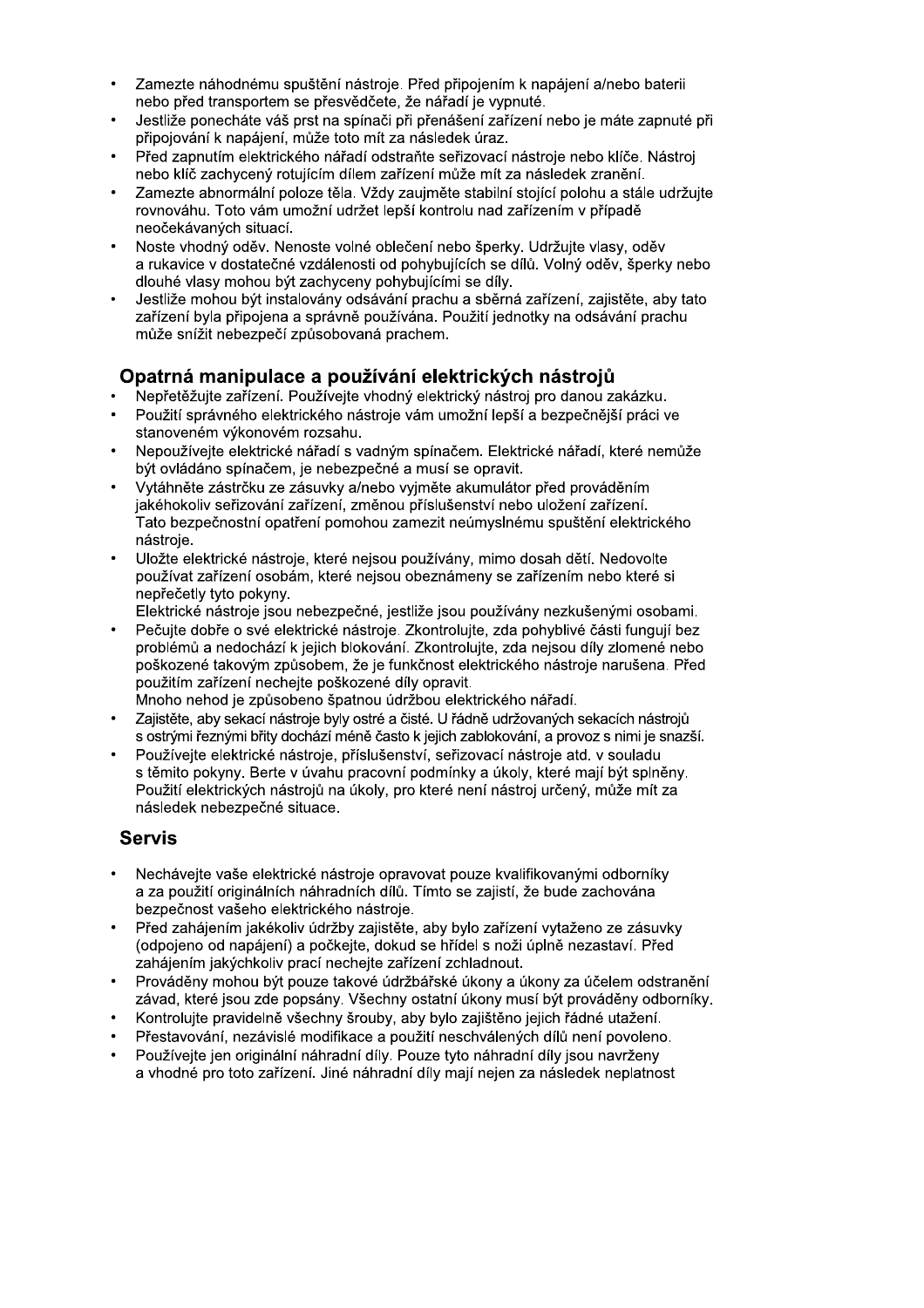záruky, mohou rovněž ohrozit vás a vaše životní prostředí. Vždy ukládejte zařízení na suchém místě.

- Jestliže bylo zařízení vypnuto pro účel údržby, uložení nebo pro výměnu příslušenství, zajistěte, aby byla zástrčka vytažena ze zásuvky. Přesvědčte se, že se všechny pohybující se díly zastavily. Jestliže je zde k dispozici klíč, vytáhněte jej. Nechejte stroj dostatečně zchladnout před prováděním údržby, seřizovacích prací, atd.
- Před uložením stroje nechejte vždy zchladnout motor.
- Nikdy netransportujte jednotku, je-li motor v chodu. Zajistěte zařízení proti poškození během transportu.

- PŘÍPRAVA<br>1. Před spuštěním stroje se podívejte do plnicího otvoru a přesvědčte se, že je prázdný.
- 2. Vždy udržujte rovnováhu a stůjte ve stabilní poloze. Nepřeceňujte své síly. Při podávání materiálu do stroje nikdy nestůjte výše než je základna stroje. Při obsluze tohoto stroje vždy stůjte mimo dosah výstupního otvoru. Při vkládání materiálu do stroje buďte velmi opatrní, aby se do stroje nedostaly kousky kovu, kamení, lahve, plechovky nebo jiné cizí předměty.
- 5. Jestliže sekací mechanizmus narazí na nějaké cizí předměty, nebo pokud stroj začne vydávat nějaký neobvyklý hluk nebo vibrace, vypněte proud a necheite stroi zastavit, vytáhněte zástrčku (odpojte elektrickou jednotku od napájení) a proveďte následující kroky:
	- a) Zkontrolujte, zda nedošlo k poškození.
	- b) Proveďte kontrolu a utáhněte všechny volné díly.
	- c) Nechejte opravit nebo vyměnit všechny poškozené díly a použijte díly se stejnými parametry.
- 6. Nenechávejte zpracovaný materiál hromadit ve výstupní zóně, tento může zamezit řádnému odvádění materiálu, což může mít za následek vyhazování materiálu vstupním otvorem.
- 7. Udržujte všechny kryty a vodicí plechy na svých místech a v dobrém provozním stavu.
- 8. Netransportujte tento stroj, je-li zdroj napájení připojen.
- 9. Vypněte napájecí zdroj a odpojte zástrčku (odpojení elektrické jednotky od napájení), kdykoliv opouštíte pracoviště.
- 10. Nenaklánějte tento stroj, je-li napájecí zdroj připojen.
- 11. Motor je třeba udržovat čistý od úlomků a jiných nahromaděných nečistot.

## **TECHNICKÉ ÚDAJE**



POZOR: Hladina akustického výkonu může překročit 85 dB(A). V tomto případě musí být používána individuální ochrana sluchu.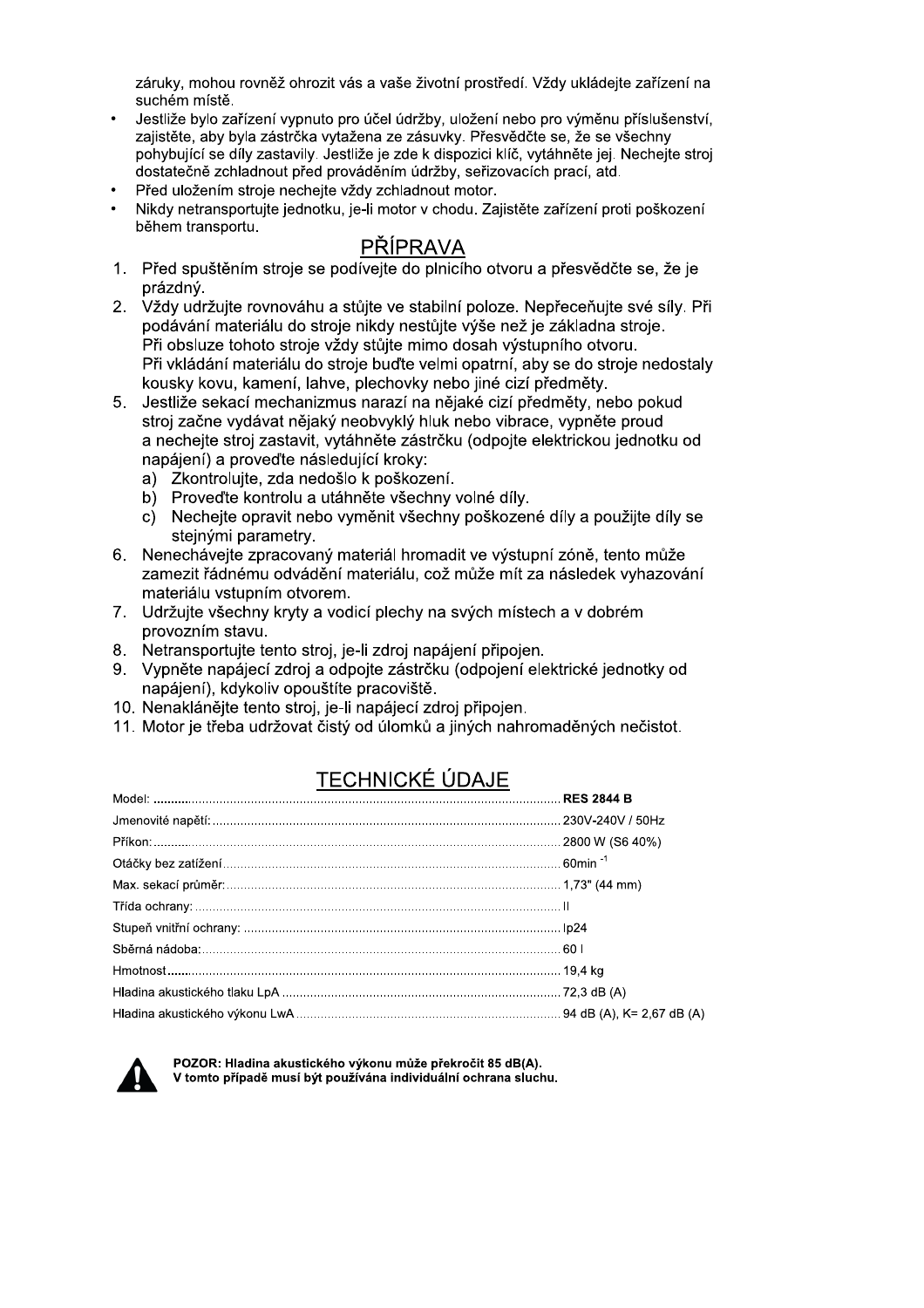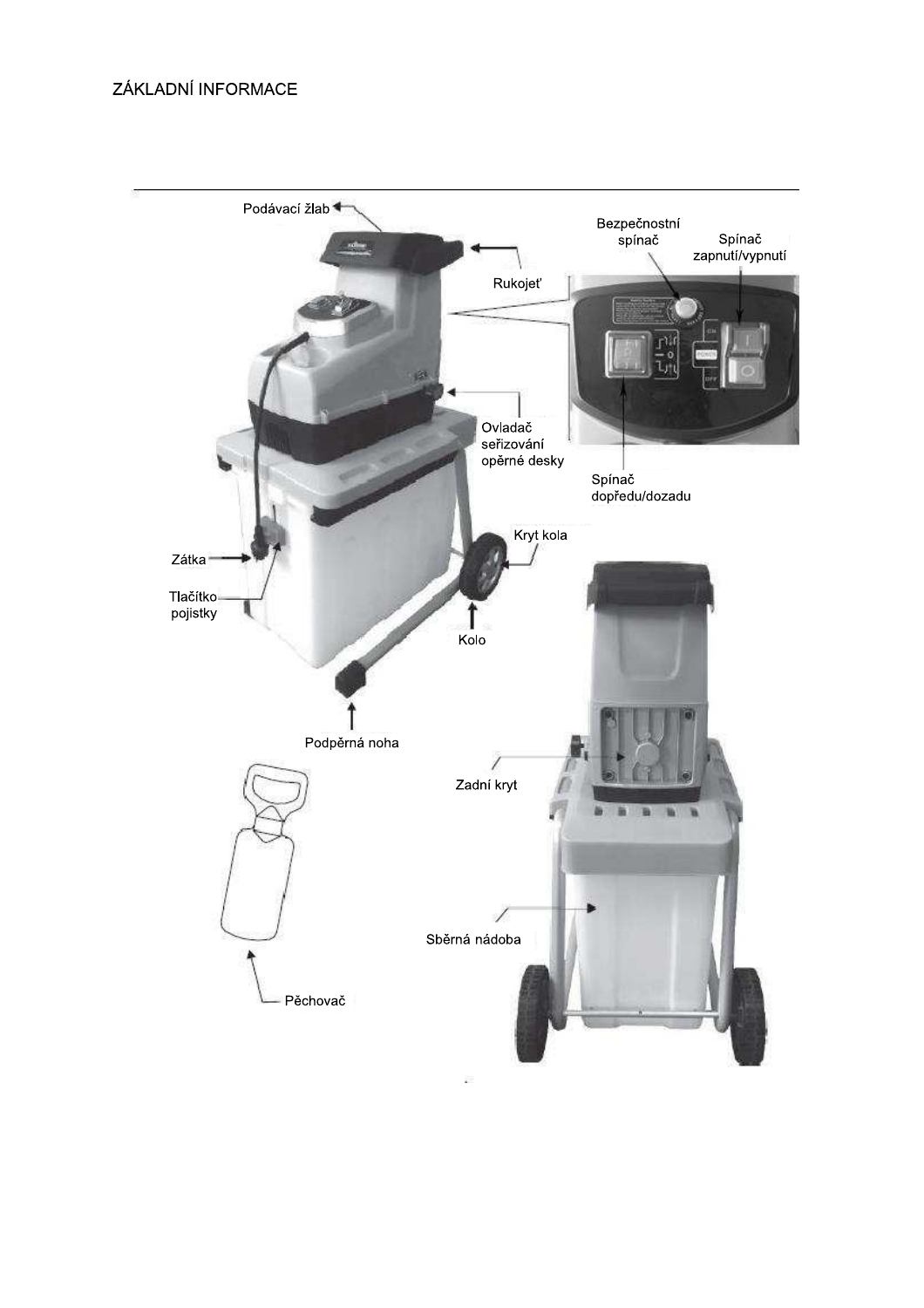## **MONTÁŽNÍ POKYNY**

#### MONTÁŽ DRTIČE

- 1. Obraťte drtič vzhůru nohama a vyklopte nohy nahoru. (Obr. 1A)
- 2. Protáhněte dodanou osu kolečka (A) příslušnými otvory. (Obr. 1A)
- 3. Nasaďte dodanou podložku (B) a objímku (C) na osu kola. (Obr. 1B)
- 4. Nasaďte kola (D) a namontujte a utáhněte matici rukou (E). (Obr. 1C)
- 5. Pomocí dodaného klíče na šestihrany (F) utáhněte osu kola a současně pevně zajistěte matici pomocí klíče (G). (Obr. 1D)
- 6. Nakonec nasaďte kryt kola (H) doprostřed kola. (Obr. 1E)







Obr. 1C

Obr. 1B





Obr. 1E

Obr.  $2$ 



POZOR: Při naklopení stroje na kola dávejte pozor, protože stroj má nerovnoměrně rozloženou váhu, když je<br>naklopený a při převážení.

## **MONTÁŽ SBĚRNÉ NÁDOBY**

1. Stiskněte pojistný knoflík (A) a pak vložte sběrnou nádobu do podvozku. (Obr. 2)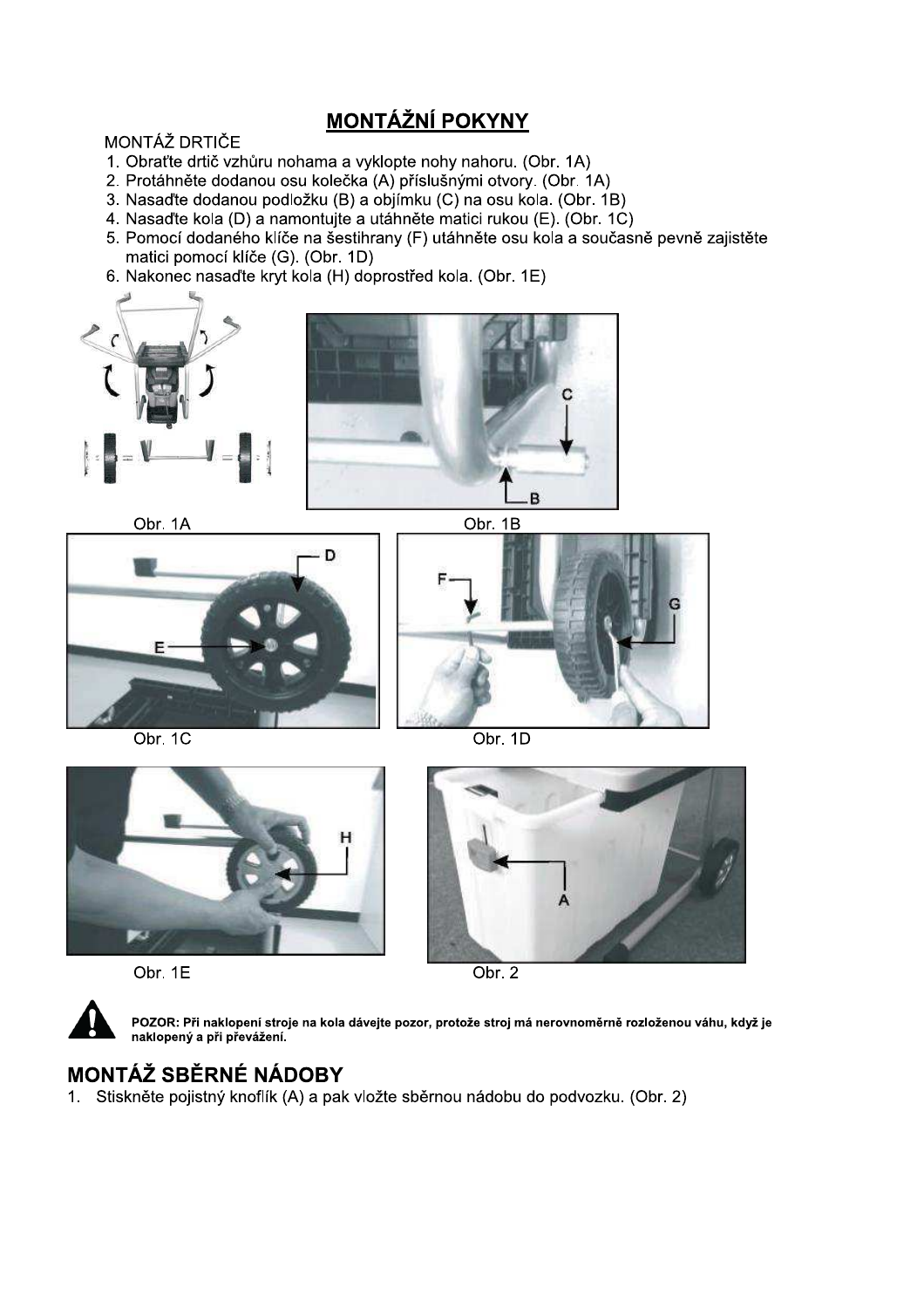2. Zatlačte pojistný knoflík nahoru.

## **OBSLUHA**

## **STARTOVÁNÍ A/NEBO ZASTAVENÍ**

- 1. Přepněte spínač dopředného/zpětného chodu (A) do polohy"+" $\overline{\mathbb{R}}^{\downarrow\downarrow}$
- 2. Přepněte spínač zapnutí/vypnutí (B) do polohy ON (ZAP) (I) za účelem spuštění motoru.
- Přepněte spínač zapnutí/vypnutí (B) do polohy OFF (VYP) (O) za účelem zastavení motoru.  $3<sub>1</sub>$





**POZOR** 

Poškození stroje v důsledku nesprávného provozu.

Nesprávná manipulace může mít za následek poškození stroje. Nakládejte materiál určený k drcení do stroje až po zapnutí. Nenakládejte materiál určený k drcení po vypnutí stroje.



### POZNÁMKA:

Stroj je vybaven bezpečnostním spínačem, který brání náhodnému spuštění po výpadku napětí.

## OCHRANA PROTI PŘETÍŽENÍ

Tento stroj je vybaven ochranou proti přetížení. Bezpečnostní spínač automaticky vypne napájení, aby chránil motor před poškozením. Když došlo k přetížení motoru.

Před opětovným spuštěním vyčkejte nejméně 1 minutu, pak napřed stiskněte resetovací tlačítko a pak spínač zapnutí/vypnutí. Jestliže se motor nespustí, proveďte následující:

- 1. Stiskněte bezpečnostní spínač (A).
- Přepněte spínač dopředného/zpětného chodu (B) do polohy REVERSE (dozadu) =  $\mathbb{R}^+$  $2.$
- Stiskněte a podržte spínač zapnutí/vypnutí v poloze ON (ZAP) (I) a odstraňte všechny  $3.$ předměty, které by mohly blokovat nože (obr. 4).





Obr.  $4$ POZOR: Při provádění nahoře uvedených kroků vždy noste ochranné rukavice.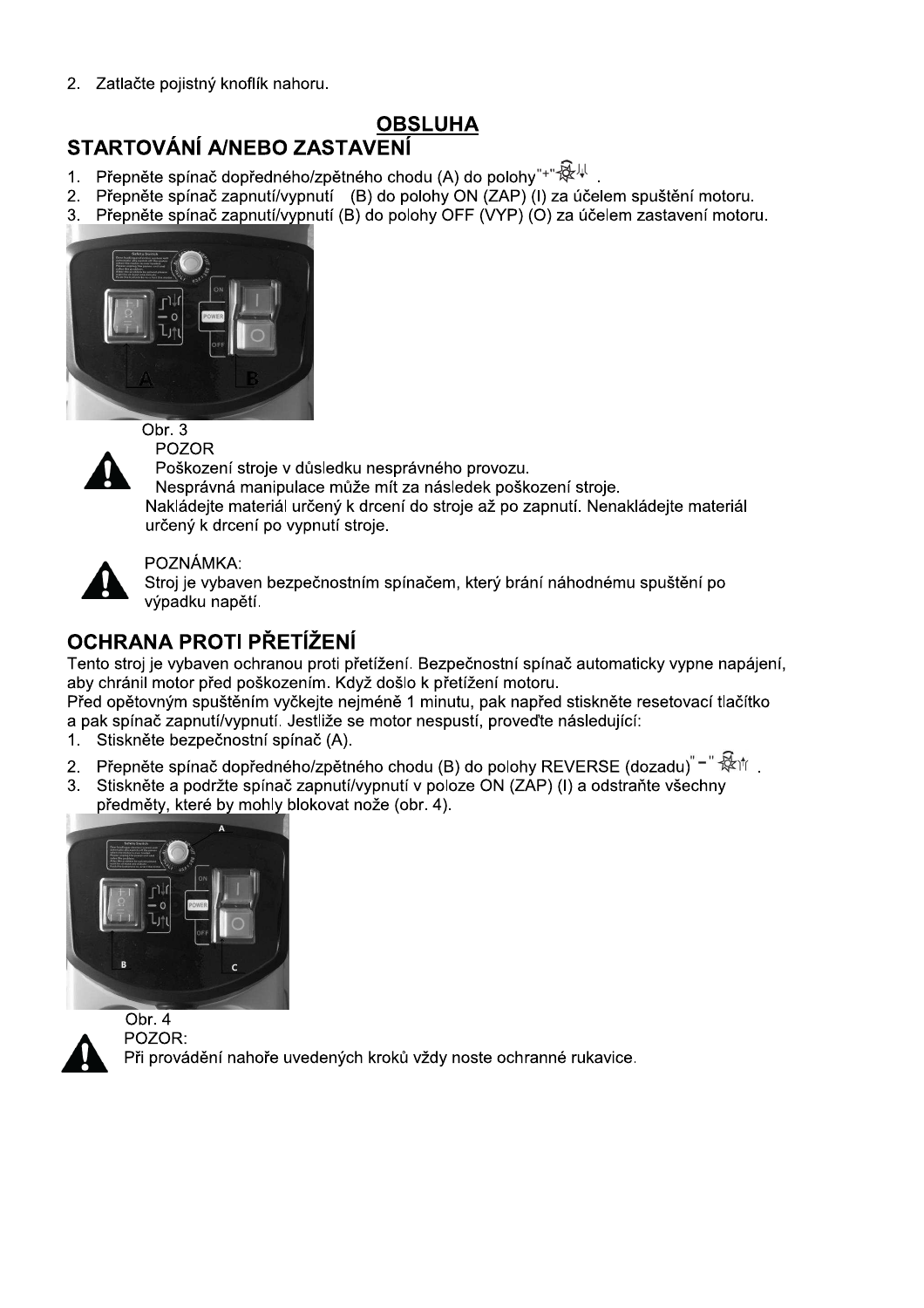## NÁVOD K POUŽITÍ

- 1. Vložte materiál určený k drcení do otvoru na pravé straně. Materiál bude automaticky vtažen do stroje sekacím zařízením otáčejícím se proti směru pohybu hodinových ručiček.
- Nezaplňujte otvor úplně, aby nedošlo k zablokování stroje.  $2.$
- 3. Střídavě nakládejte větve a hrabanku, která je mírně vlhká a trouchnivá. Toto rovněž pomůže zamezit zablokování nožů.
- 4. Rozměklý kuchyňský odpad musí být kompostován, nikdy jej nedávejte do drtiče!
- $5<sup>1</sup>$ Větve s listy musí napřed vždy úplně projít drtičem a odstraněny z cesty před naložením nového materiálu do stroje. Zajistěte, aby drcený materiál mohl padat volně do sběrné nádoby bez blokování výstupu.
- Větrací otvor nesmí být ucpán drceným materiálem.  $6.$
- Nepřetržité drcení silného dřeva nebo větví může způsobit zablokování stroje.  $7.$
- 8. Měkký materiál jako větve nebo výhonky mohou snadno ucpat vstup; použijte hůlku pro zasunutí dovnitř.
- $9.$ Vždy zkontrolujte smetí před drcením na hřebíky a kameny, protože tyto mohou vážně poškodit drtič.

## ČIŠTĚNÍ A ÚDRŽBA



Před zahájením čistících a údržbářských úkonů se přesvědčte, že zahradní drtič je vypnut a odpojen od síťového napájení. Při čištění nožů sekacího zařízení vždy noste pevné kožené rukavice.

Aby byl zajištěn nejlepší možný výkon zahradního drtiče, je třeba jej udržovat čistý.

- Po použití vždy ihned zahradní drtič očistěte.  $1<sup>1</sup>$
- Nenechávejte materiál zaschnout a ztvrdnout na jakémkoliv povrchu zahradního drtiče. Toto  $2.$ přímo ovlivňuje drticí výkon.
- 3. Zajistěte, aby vstupní skluz a výstupní skluz byly udržovány čisté a bez veškerého odpadního materiálu.
- 4. Ujistěte se, že jsou utaženy a zajištěny všechny šrouby a matice.
- 5. Vždy nechávejte jakékoliv poškození nebo opotřebované díly opravit nebo vyměnit kvalifikovanými pracovníky.
- Nepoužívejte čisticí prostředky nebo rozpouštědla, protože mohou způsobit nenapravitelná 6. poškození stroje. Chemikálie mohou zničit plastové díly.

## SEŘÍZENÍ OPĚRNÉ DESKY

Chcete-li docílit optimálního výsledku drcení a zamezit poškození nože, musí být v pravidelných intervalech prováděno seřízení opěrné desky. Opěrná deska musí být rovněž seřízena, jestliže doide k tzv. spojení.

- Otočte ovladačem seřizování opěrné desky (A) ve směru pohybu hodinových ručiček, dokud  $1_{-}$ není slyšet slabý zvuk tření a z výstupního skluzu nevystupují po krátkou dobu jemné aluminiové třísky. (Obr. 5A a 5B)
- 2. Pak by měl být drcený materiál ještě jednou úplně rozsekán.





Obr. 5A

Obr. 5B